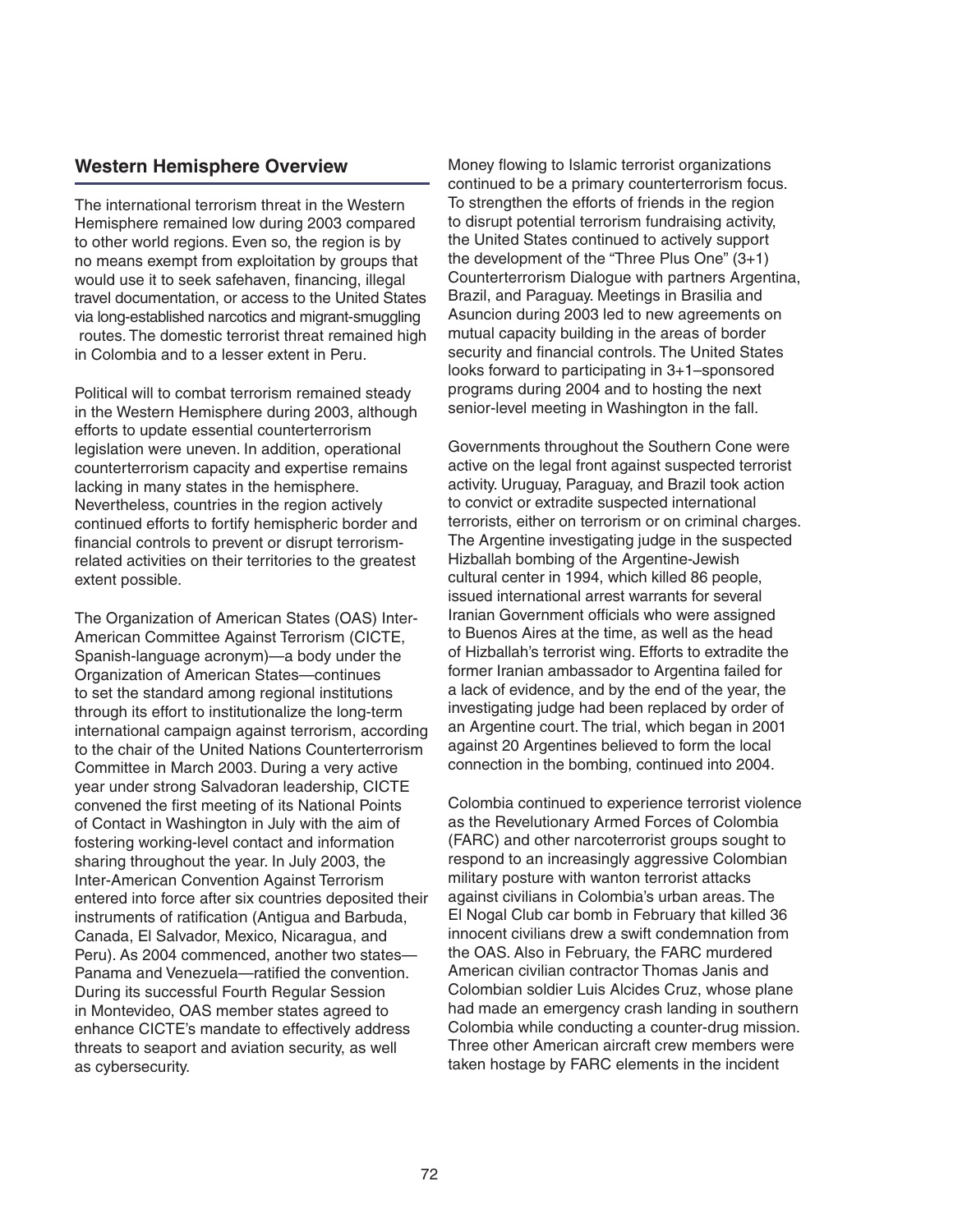and at publication press time remained in FARC hands, along with many others, mostly Colombian hostages.

Under President Uribe, the Colombian military, police, and intelligence forces scored significant victories in 2003 against the FARC, National Liberation Army (ELN), and United Self-Defense Forces of Colombia (AUC) terrorist groups. They began to strike hard at the FARC's leadership ranks with targeted operations, spurred a sharp increase in desertions from the terrorist ranks, initiated peace talks and a pilot demobilization program with large elements of the AUC, invigorated antikidnapping efforts, and eradicated record levels of coca and poppy cultivation to cut off sources of funding for narcoterrorists.

The United States continued a long-term cooperative relationship with Canada by hosting another session of the Bilateral Consultative Group on Terrorism. Canada also was an active participant in the second Top Officials terrorist incident response exercise in May, and both countries are committed to supporting the capacity-building work of the Counterterrorism Action Group assistance donor countries, created by the G-8 countries in 2003.

The United States worked closely with several countries in the region, particularly Mexico, to respond in a coordinated, prudent fashion to emerging aviation security threats affecting American and foreign citizens. The US Government also has worked cooperatively with Mexico to implement a security program on its border with the United States.

Cuba, one of the seven state sponsors of terrorism, is discussed in the state sponsorship portion of this report.

### **Bolivia**

There were no significant acts of international terrorism in Bolivia in 2003. The Government signed the Inter-American Convention Against Terrorism in 2002, but it has not yet been ratified. Bolivia's financial investigations unit actively collaborated with the US Embassy to share information about possible terrorist-linked financial transactions, prevent the abuse of Bolivian financial institutions by terrorists, and enhance the monitoring and enforcement of financial networks.

Despite many resource constraints, corruption, political tampering, and lack of expertise in handling sophisticated international investigations, the Government made progress in several mostly domestic—terrorist-related cases. Most significantly, suspected National Liberation Army–Bolivia organizer Colombian Francisco Cortes and two Bolivian radical members of the Movement Towards Socialism party were arrested in 2003 and charged with espionage, terrorism, and subversion after they were found with weapons and organizational materials about guerrilla networks and plans to instigate violent revolution in Bolivia.

On 15 August, the Government of Bolivia signed the Asuncion Declaration in which several South American nations committed themselves to support Colombia in its ongoing struggle against terrorism and drug trafficking.

Bolivia's Government maintained the policy of forcibly eradicating illegal coca plants to help ensure that Bolivia does not revert to its former status as a major source of cocaine, which is the major economic underpinning of terrorism in the Andes. Militant illegal coca growers (cocaleros) are thought to be responsible for various domestic terrorism events, and there is concern that they may have foreign help to make their attacks more deadly. On 12 November, eight counternarcotics agents were kidnapped and beaten in the Yungas region. Similarly, in the Chapare region five members of the security forces were killed and 25 wounded through November by improvised explosive devices (IEDs) that exploded during coca eradication operations. Cocaleros are suspected of planting devices that have become increasingly sophisticated and may indicate outside technical assistance. Three *cocaleros* have been indicted for planting IEDs; others are suspected of sniper ambushes of security forces. Likewise, in the Chapare, in 2003 prosecutors made progress in the case of torture, rape, and murder of policeman David Andrade and his wife in 2000, and several cocaleros have been indicted or implicated in the crimes.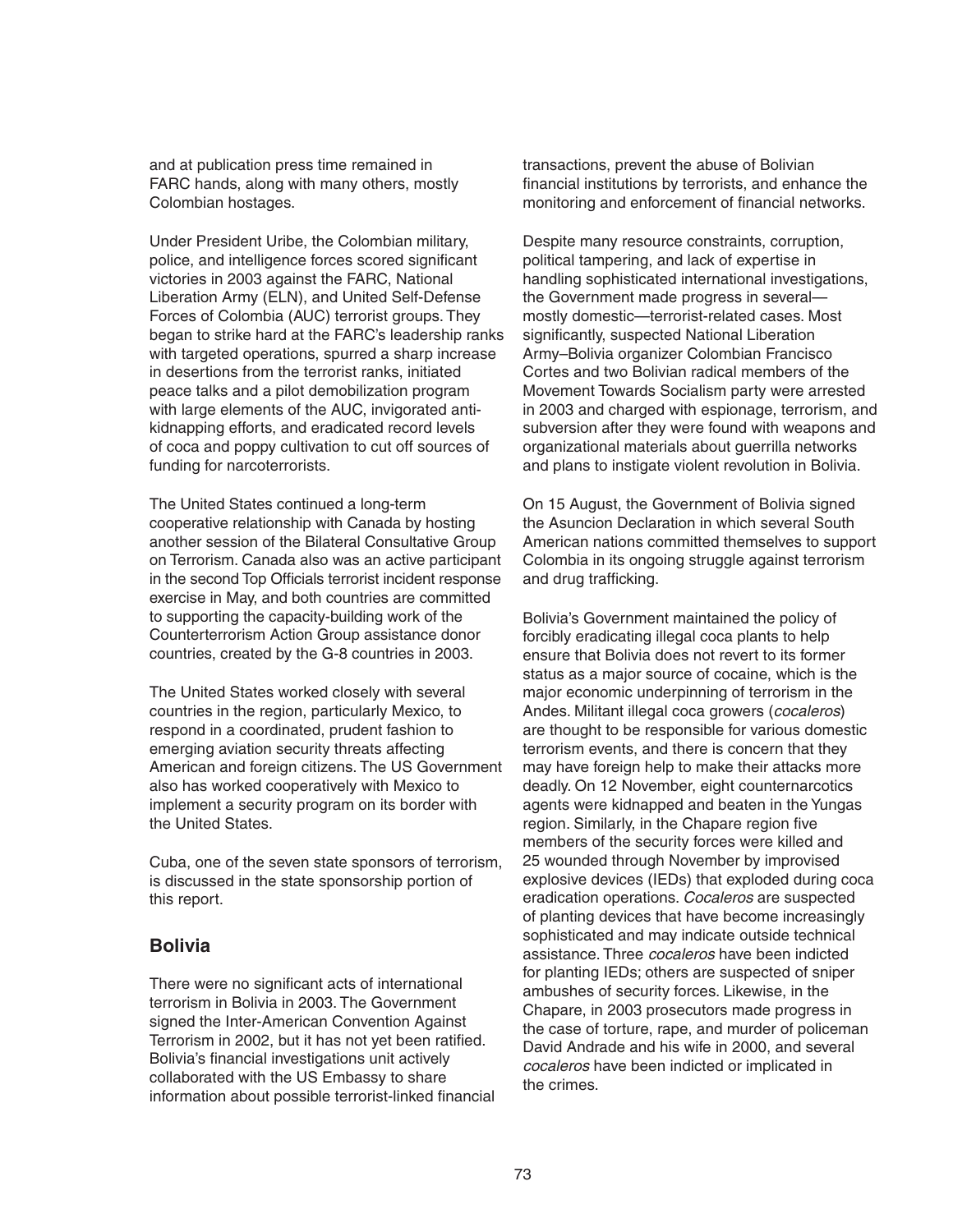Bolivia is party to all 12 United Nations conventions and protocols related to terrorism and to one OAS counterterrorism convention.

## **Chile**

The Government of Chile is a consistent and active supporter of US counterterrorism efforts and has taken an active interest in the activities of Islamic extremists connected to the Triborder area of Argentina, Brazil, and Paraguay and their potential links to the Free Trade Zone in Iquique, Chile. Chile continued its active support of US counterterrorism efforts in various international forums. Chile holds the chair of the UN's al-Qaida and Taliban sanctions committee and worked to improve the effectiveness of the sanctions. With Chile hosting the Asia-Pacific Economic Cooperation in 2004. President Ricardo Lagos listed security as the first of four points on which Chile would focusin particular, security of trade and travel. In the Asuncion Declaration signed 15 August, President Lagos joined other South American leaders in condemning terrorism and drug trafficking. The declaration also expressed solidarity with Colombia in its domestic fight against terrorism. Similarly, Chile's UN Ambassador noted current UN sanctions were only partially enforced in many countries, and some were reluctant to submit terrorists' names to the UN. The Foreign Minister added that Chile was "a country willing to assume challenges and responsibilities."

Chilean law enforcement agencies were consistently cooperative in investigating links to international terrorism. The ability to conduct counterterrorist activities is hampered by a requirement that any investigation be directly related to prosecutable criminal offenses. The plainclothes investigations police (PICH—roughly equivalent to the FBI) continued to investigate several terrorism-related cases, but no prosecutions were developed.

The Chilean Congress passed a new moneylaundering statute in September 2003 to cover terrorist finances and expand the Government's ability to freeze and seize assets. The new provisions have yet to be applied in a criminal case, and it remains unclear how the statute will operate in practice or how swiftly Chile will be able to react against terrorist assets identified by other governments or international institutions. The same legislation created a Financial Analysis Unit (UAF) to investigate suspicious transactions reported by financial institutions, but the Constitutional Tribunal ruled some of the UAF provisions to be unconstitutional. The Government is working to restore the UAF's ability to operate effectively and constitutionally. The current extradition treaty between Chile and the United States is more than 100 years old and has never been updated. Efforts are under way to explore negotiation of a new and viable extradition treaty.

Although no incidents of explicit terrorism occurred in Chile in 2003, terrorist-like tactics were employed in several cases, particularly in protest to the USled invasion of Iraq. For example, a protester threw a Molotov cocktail at the US Embassy perimeter wall in March to protest policy on Iraq. Carabineros (uniformed police) guarding the embassy quickly arrested the perpetrator. Although two suspicious letters containing white powder delivered to the embassy and a telephonic bomb threat were all determined to be hoaxes, the Carabineros supplied HAZMAT teams and bomb-sniffing dogs in short order. In March, small bombs targeted Bank of Boston branches in Santiago and a BellSouth office in Concepcion. A similar bomb exploded at the Court of Appeals in Temuco. There were no injuries, no claim of responsibility, and no arrests made in any of the blasts. In March and April, the Chilean-American Binational Centers were subject to violent protests, some vandalism, and bomb threats by Chileans opposed to US policy in Iraq.

In August 2002, Chile requested the extradition from Brazil of former Manuel Rodriguez Patriotic Front leader Mauricio Hernandez Norambuena to finish his sentence for the murder of rightwing Chilean Senator Jaime Guzman in 1991. Hernandez escaped prison in 1996. The Brazilian Attorney General ruled that Hernandez should be extradited to Chile, but the Brazilian Supreme Court must approve the decision—a process said to be in the final stages and likely to result in extradition in the near term.

Chile is a party to all of the 12 international conventions and protocols relating to terrorism.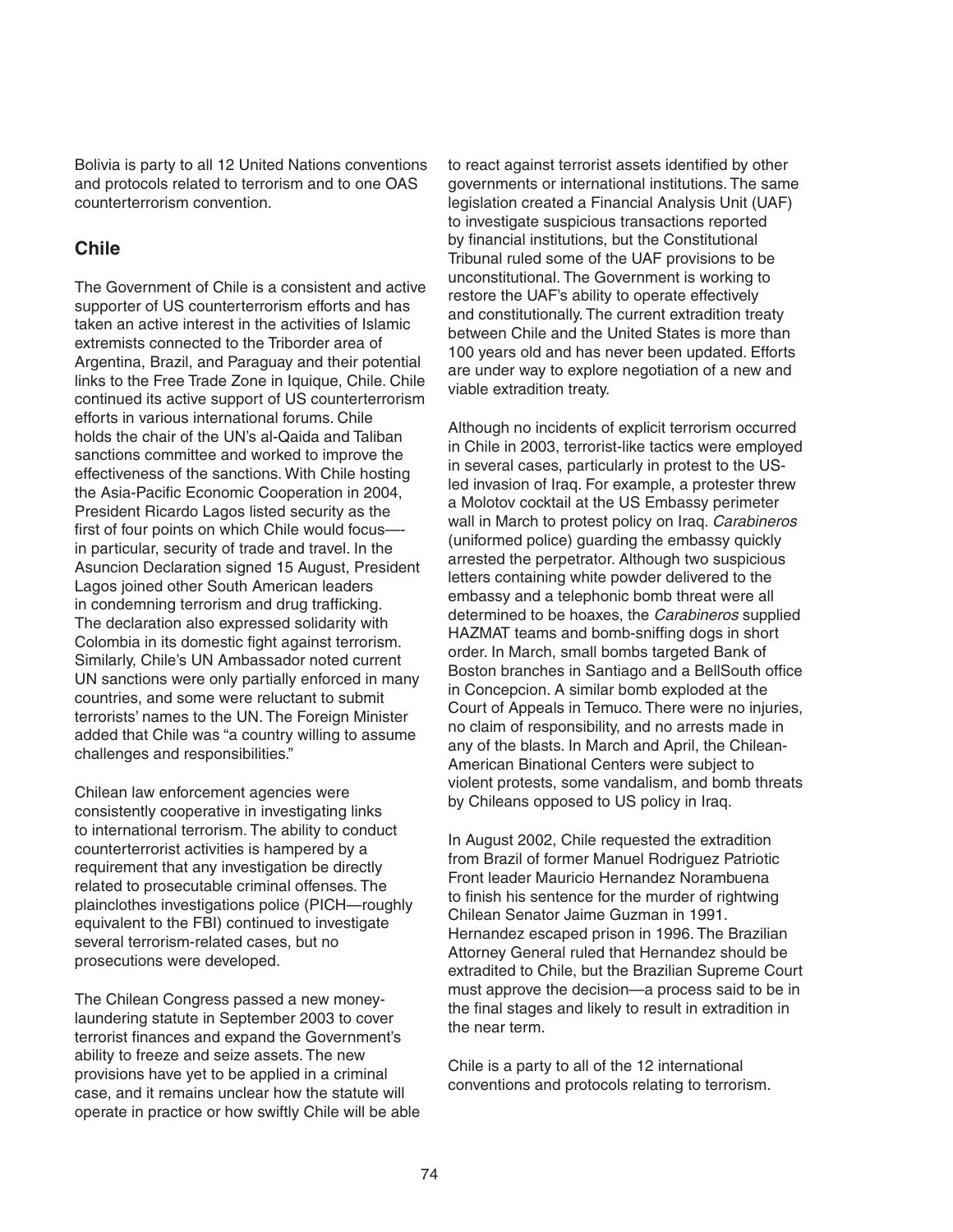### **Colombia**

Colombia fully comprehends the devastation caused by terrorism as it has faced large-scale domestic terrorism for several decades. From the day the Uribe Administration assumed office in August 2002, it has demonstrated a firm resolve to combat terrorists of all stripes. The Government of Colombia is supportive of US Government efforts to combat terrorist acts, target terrorist finances, and cooperate with extradition requests. Colombia continued to speak out forcefully and often against terrorist organizations throughout the year.

Colombia continued its struggle against the country's three main terrorist groups—the Revolutionary Armed Forces of Colombia (FARC), the National Liberation Army (ELN), and the United Self-Defense Forces of Colombia (AUC)—all of which were redesignated by the United States as Foreign Terrorist Organizations in 2003. In June, the United States also designated the FARC and the AUC as significant foreign narcotics traffickers under the Kingpin Act.

Colombia suffered many large and small domestic terrorist attacks throughout 2003. Car bombs, kidnapping, political murders, the indiscriminant use of landmines, and economic sabotage were common occurrences. Some of the more noteworthy examples included the FARC's car bombing in February of Bogota's El Nogal Club killing 34 and wounding more than 160; the FARC hostage taking of three US contractors and killing of another American and a Colombian when their plane crashed near Florencia, Caqueta Department (the three Americans remain hostages) in February; a "house bomb" in February in Neiva that killed 16 and wounded more than 40; an ELN kidnapping in September of eight foreign tourists visiting archaeological ruins (one escaped, two were released in November, and five were freed in December); a grenade attack in November by the FARC that wounded Americans in Bogota's restaurant district; and attacks in November and December utilizing antitank rockets. Both FARC and the ELN continued attacks against the country's infrastructure and oil pipelines in 2003, albeit at reduced levels. Many more attacks were thwarted nationwide through excellent intelligence and security work.



A Cessna 208 plane shortly after it crashed in southern Colombia on 13 February 2003. Revolutionary Armed Forces of Colombia (FARC) terrorists killed the plane's American pilot and a Colombian national on board and kidnapped the three remaining American survivors.



Protesters denounce terrorism on 10 February 2003, three days after a car bomb exploded at the El Nogal Club (rear), killing 34 persons and injuring 168 in Bogota, Colombia, 10 February 2003.

In 2003, President Uribe increased military pressure on illegal armed groups and implemented an ambitious national security strategy including securing passage of antiterrorism legislation, promoting the desertion and reintegration of former illegal armed militants, and engaging the AUC in demobilization negotiations. President Uribe submitted to Congress two important draft laws with significant public security implications—the Antiterrorism Bill and a Conditional Parole Bill. The Anti-Terrorism Bill was approved by Congress on 10 December and allows the Government to conduct wiretaps, search residences, and detain suspects more easily. The conditional parole legislation is connected to the broader peace process and would provide the Government the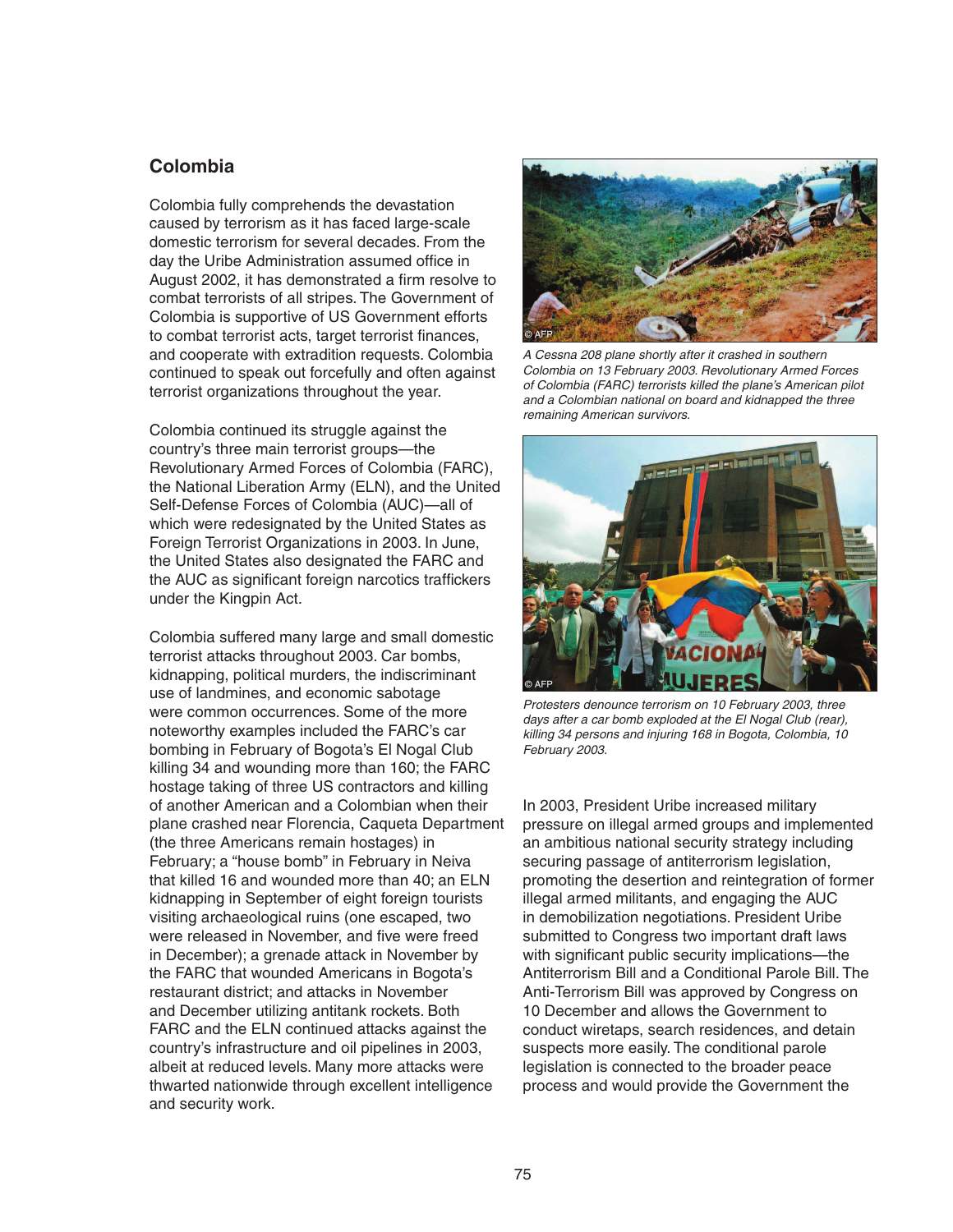means to waive prison sentences in exchange for demobilization. Through legislation and with possible US assistance, the Government of Colombia expected the voluntary surrender of more than 4,000 illegal armed militants in 2003 (an increase of 84 percent over 2002) and the demobilization in December of some 1,000 paramilitaries with more planned for 2004.

Overall, Colombia's ambitious security strategy produced substantial achievements in 2003. Murders decreased by 16 percent, assassinations of trade unionists were down 68 percent, and kidnappings were 30 percent lower in 2003. The military completed the early phases of its national defense plan with significant successes, including the killing of at least five midlevel FARC commanders in Cundinamarca Department near Bogota. In January 2004, the most senior FARC official ever to be captured was detained by Ecuadorian National Police in Quito and deported to Colombia. Another major accomplishment was the restoration of a Government presence in every one of the country's 1,098 municipalities (county seats) by the end of 2003.

Colombia cooperated fully in blocking terrorist assets. A Colombian Financial Information and Analysis Unit, created in 2001 following the model of the US Financial Crimes Enforcement Unit (FinCEN), collaborated closely with the US Treasury's Office of Foreign Assets Control. US Anti-Terrorist Assistance in August inaugurated a school for Colombian military and police who specialize in anti-kidnapping. Kidnappings are sources of revenue for the FARC and the ELN and a means to influence the political process. The Government also took steps at self-improvement by expanding an antiterrorism unit in the Prosecutor General's Office. Lessons learned in the counternarcotics fight have led to better prosecutions of those who attack the nation's infrastructure, particularly in oil-producing areas.

Colombia made significant strides in combating narcotrafficking, a primary source of revenue for terrorist organizations. The UN Office on Drugs and Crime estimated that coca cultivation could be reduced by aerial eradication as much as 50 percent in 2003. Eradication programs targeting coca and opium poppies continued throughout the year. In August, the United States resumed the



Police rescue a wounded man after a car-bomb explosion at the El Nogal Club in Bogota.

Air Bridge Denial Program that assists Colombia in intercepting aircraft trafficking in narcotics and illegal weapons.

Colombia was particularly cooperative in cases and investigations involving Americans, such as the hostage taking of Defense Department civilian contractors in February and the grenade attack in Bogota in December . The US-Colombia extradition relationship continues to be one of the most successful in the world; Colombia extradited 67 persons to the United States in 2003. In May 2003, Colombia extradited Nelson Vargas Rueda, the first FARC member to be extradited to the United States. Vargas is accused of the kidnapping and murder of three American NGO activists working with Colombian indigenous groups in northern Colombia in 1999. Colombia also extradited Gerardo Herrera Iles, accused of kidnapping foreign and US oil workers, to the United States in 2003.

Colombia has signed eight of the international conventions and protocols relating to terrorism and is a party to six.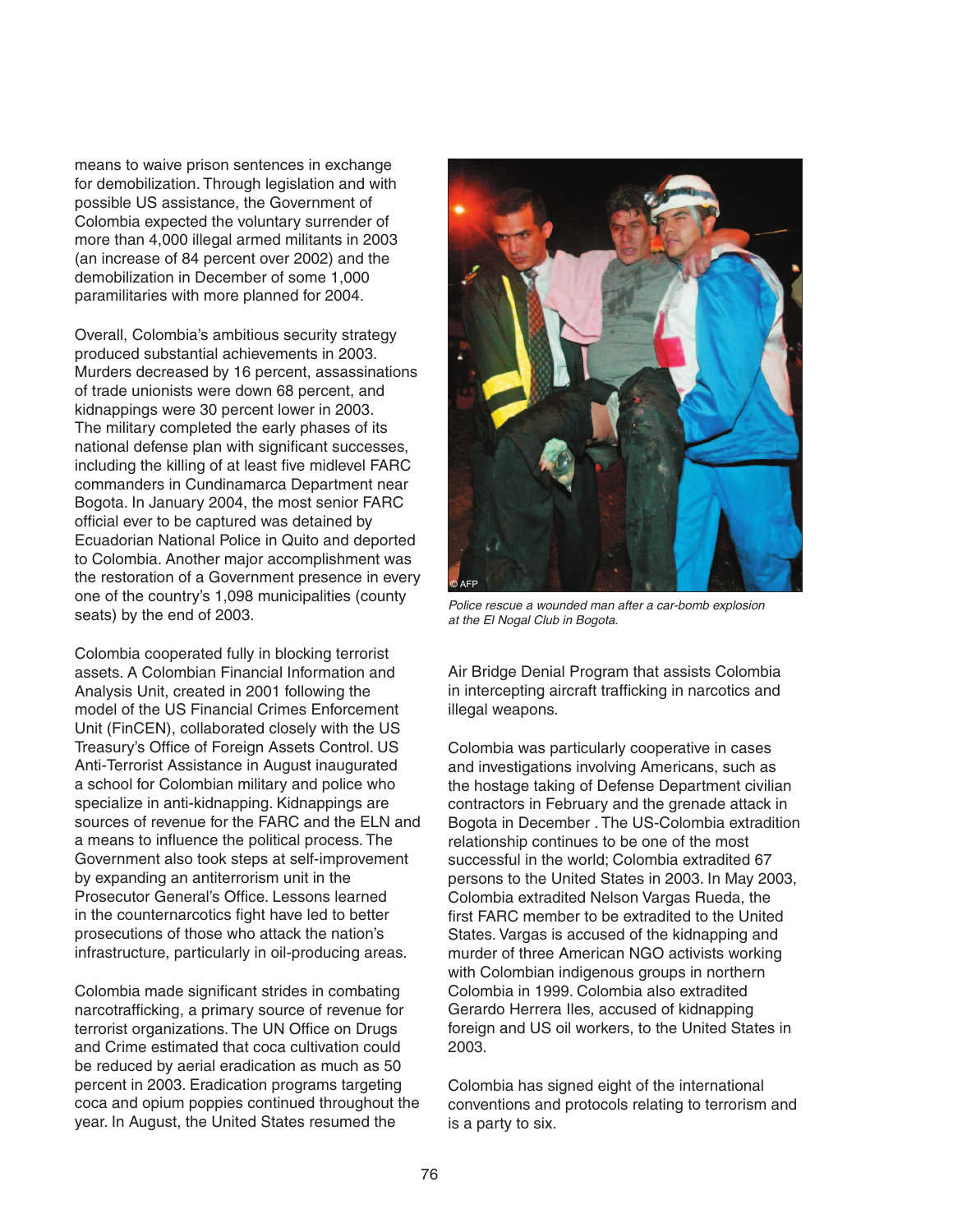## **Ecuador**

The Government of Ecuador supports the war on terrorism in all international and bilateral forums. Quito signed the Inter-American Convention Against Terrorism but has not yet ratified it. President Gutierrez, during a visit in February to the United States, expressed his intent to make Ecuador a solid ally in the war on terrorism. Nevertheless, resource constraints, a lack of training, and sometimes-corrupt governmental organizations impede progress in the battle against both international and regional terrorism. Ecuador's judicial system, which is susceptible to outside pressure and corruption, adjudicated no terrorist cases in 2003.

At the working level, the National Police (ENP) supported US counterterrorrism initiatives throughout 2003 and into 2004. In January 2004, the most senior FARC official ever to be captured was detained by Ecuadorian National Police in Quito and deported to Colombia in a concrete example of Ecuador's will to defeat the narcoterrorist threat in the region. In March, the ENP arrested an Ecuadorian citizen who detonated two bombs at a Government office in Guayaquil. A string of weapons seizures in Ecuador demonstrated the arms trade in Ecuador supporting Colombian narcoterrorists. In August 2003, the police broke up an arms smuggling operation supplying Colombian narcoterrorists. In September, an Army captain was arrested and accused of providing operational information to the Colombian FARC. In addition, a DEA-trained counter-drug policeman apprehended an Italian citizen trying to board Continental Airlines in Quito with explosives and a firearm in November.

Although no terrorist-related incidents were launched from Ecuador, its porous borders, endemic corruption, and well-established illegal migrant networks make it an attractive entry point for would-be terrorists. Ecuador has been historically lax in securing the northern border from Colombian illegal armed groups. Only in recent years has the Government recognized the threat from Colombia and undertaken serious efforts to impose control along the border. Ecuador's security forces disrupted several Colombian narcoterrorist encampments in Ecuador from late 2002 through

October 2003. Although the FARC still operates in the area, it realizes now that Ecuador is less hospitable than before.

The Government of Equador banking superintendency acts swiftly to include suspect individuals and groups into bank lookout databases upon receipt of terrorism finance information. In 2003, Ecuador ordered two pharmacies closed because of information from the United States that proved ties to Colombian drug-trafficking organizations. Unfortunately, due to ineffective enforcement, the companies were still operating at the end of the year.

Ecuador is party to 10 of the 12 international conventions and protocols relating to terrorism.

#### **Peru**

Peru continued to take many actions against both international and domestic terrorism in 2003. President Toledo made combating terrorism one of the keynotes in his annual state-of-the-nation speech in July, pledging increased funding for security forces and social development projects in areas where the domestic Shining Path (Sendero Luminoso-SL) operates. The Foreign and Defense Ministers consistently condemned terrorism and implemented counterterrorism actions. On 15 August, the Government of Peru signed the Asuncion Declaration in which several South American nations committed themselves to support the Government of Colombia in its ongoing struggle against terrorism and drug trafficking. Peru ratified the Inter-American Convention against Terrorism in June 2003.

A director for the Financial Intelligence Unit (FIU), established in 2002, was named in April 2003. He expanded the staff and began receiving reports of suspicious activity from banks. The US Embassy worked closely with the FIU to provide a technical advisor and funding for the acquisition of hardware and software.

The Peruvian Congress created a national security system designed to improve intergovernmental cooperation and strengthen prosecutors. Meanwhile, the National Police (PNP) Directorate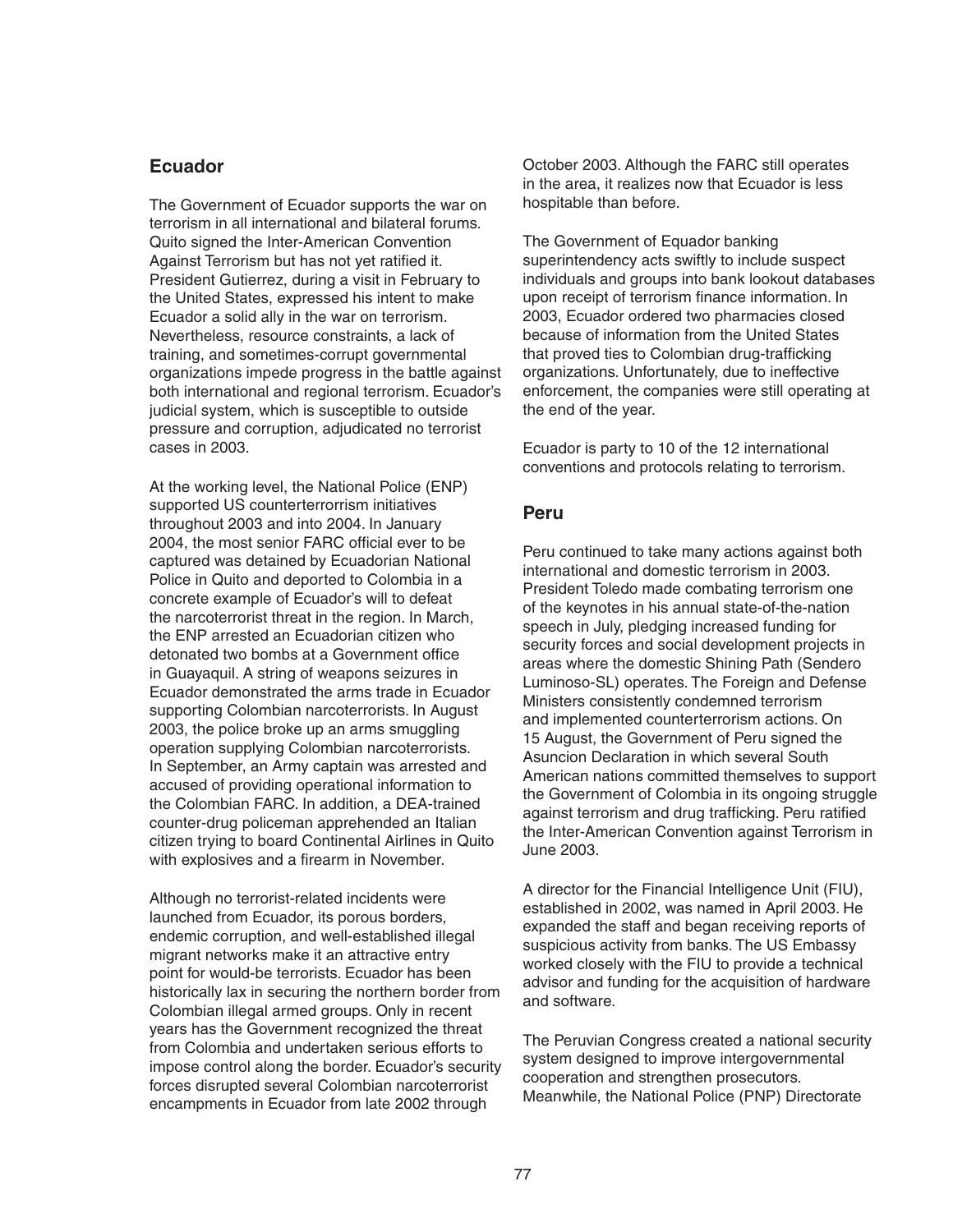of Counterterrorism continued its strong cooperation with the Embassy in counterterrorism activities. The United States did not make any extradition requests to Peru for terrorists in 2003.

Peru has aggressively prosecuted terrorist suspects. In January, the Constitutional Tribunal overturned numerous provisions in Fujimori-era decree laws on terrorism, in conformance with decisions of the Inter-American Court of Human Rights. Military court convictions in approximately 2,000 cases were vacated and reviewed for retrial. President Toledo issued decree legislation revising Peru's antiterrorism legislation in line with the Constitutional Tribunal decision and established the procedures for reviewing and retrying terrorism cases. Some were dropped because sentences are nearing completion, and some 750 cases are sufficiently strong to be retried beginning in 2004.

In September, four Chilean defendants were retried and convicted of membership in the Tupac Amaru Revolutionary Movement and participation in an attack on the Peru-North American Cultural Institute and a kidnapping-murder in 1993.

Eight members of SL remain in custody awaiting trial. They were arrested for complicity in the bombing in March 2002 across the street from the US Embassy that killed 10 people. Peru successfully sought the extradition from Spain of Adolfo Hector Olaechea, a suspected SL official, in 2003. He was released from custody but ordered to remain in Peru while the public prosecutor prepares the case for trial.

The most serious SL event in 2003 was the kidnapping of 68 workers and three police guards in June at a Camisea gas pipeline project in Toccate, Ayacucho Department. The SL abandoned the hostages two days after the kidnapping and a rapid military response; a ransom may or may not have been paid to the SL. The PNP also broke up many SL camps and captured many members and leaders in 2003. More than 200 indigenous people held in virtual slavery by the SL were released in the process. Terrorist incidents fell to 96 by late October, projecting an annual rate of 115 or a 15 percent drop from the 134 kidnappings and armed attacks in 2002. Six military and three self-defense personnel were killed in 2003, while six SL militants were killed and 209 captured.

Peru is a party to all 12 of the conventions and protocols relating to terrorism.

# **Triborder Area (Argentina, Brazil, and Paraguay)**

The Triborder area (TBA)—where Argentina, Brazil, and Paraguay converge—has long been characterized as a regional hub for Hizballah and HAMAS fundraising activities, but it is also used for arms and drug trafficking, contraband smuggling, document and currency fraud, money laundering, and the manufacture and movement of pirated goods. Although there continued to be reports in 2003 of an al-Qaida presence in the TBA, these reports remained uncorroborated by intelligence and law-enforcement officials.

In December, a high-level interagency delegation from the United States attended a special meeting in Asuncion, Paraguay, of the Tripartite Commission of the Triple Frontier, a security mechanism established by the three TBA countries in 1998. This "Three Plus One" meeting (the three TBA countries plus the United States) serves as a continuing forum for counterterrorism cooperation and prevention among all four countries. At the December talks, the four countries exchanged current views on terrorism prevention in the region and on measures to enhance cooperation, including proposals to establish a joint regional intelligence center, convene a conference of "Three Plus One" partner financial intelligence units in the first half of 2004, deepen border security cooperation, and increase dialogue among national prosecutors responsible for counterterrorism cases. The parties concluded that available information did not substantiate reports of operational activities by terrorists in the TBA. However, international terrorist financing and money laundering in the area remained an area of primary concern. A concerted effort will be made to develop legitimate economic activity in the TBA.

**Argentina** continued to express strong support for the global war on terrorism and worked closely with the United Nations, the OAS, the Southern Common Market (MERCOSUR—Brazil, Uruguay, Paraguay, and associate members Bolivia and Chile), and the United States to ensure full implementation of existing agreements. The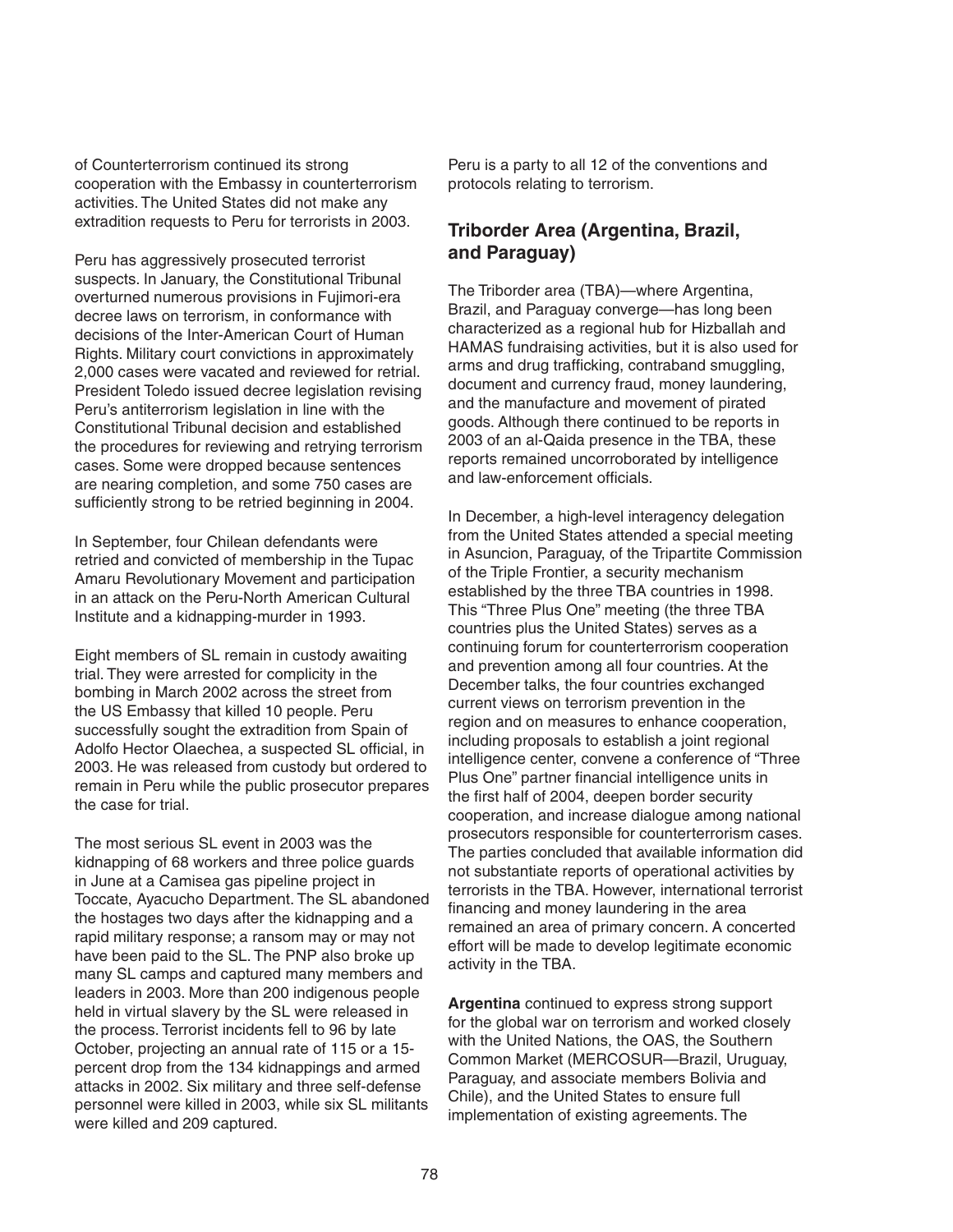Argentine Government, executive branch officials, and the Central Bank were extremely cooperative and responded quickly and effectively to ensure the assets of terrorist groups identified by the United States or UN would be blocked if detected in Argentine financial institutions. Though no leads were found in 2003, the Government of Argentina continually expressed its willingness to freeze assets in compliance with international agreements.

Diplomatically, Argentina cooperated fully in 2003 with all significant international counterterrorism efforts in the UN, the OAS, and the "Three Plus One" Counterterrorism Dialogue to strengthen security and search for terrorist support networks, especially in the Triborder area. Argentina worked within existing regional and international forums to elicit strong condemnations of terrorism and support to organizations combating terror. Argentina maintains an active role in the OAS CICTE, established in response to an Argentine initiative in the 1990s. Multilateral meetings—including high-level US officials with counterterrorism responsibilities—were held in Brasilia in May 2003 and Asuncion in December to focus on the Triborder.

On 15 August, the Government of Argentina signed the Asuncion Declaration in which several South American nations committed themselves to support the Government of Colombia in its ongoing struggle against terrorism and drug trafficking.

Although there were no acts of international terrorism in Argentina in 2003, investigations into the bombing of the Israeli Embassy in 1992, in which 29 persons were killed, and the bombing in 1994 of the Argentina-Israeli Community Center (AMIA), in which 86 persons were killed, continued. The trials of 20 suspects in the AMIA bombing—of whom 15 are former police officers-continued throughout 2003 and appeared to be nearing a close. The judge in the AMIA case indicted 12 Iranian officials, including diplomats stationed in Buenos Aires in 1994 and one Lebanese official believed to head Hizballah's terrorist wing. Although no countries requested terror-related extraditions from Argentina, Argentina requested the extradition of the former Iranian ambassador to Argentina from the United Kingdom, indicted in the AMIA case.

The request was denied due to a lack of evidence presented by Argentina.

Proposed antiterrorism legislation has long provoked an active debate over the balance between civil rights and the need to address potential terrorism. As a result, there has been little progress toward the passage of new comprehensive antiterrorism legislation. Nevertheless, the Government strongly and consistently deplored terrorist acts when they occurred. In 2003, both ex-President Duhalde and his successor, Nestor Kirchner, publicly condemned terrorism and reiterated Argentina's support for the war on terrorism. Despite the lack of new legislation, Argentina continued to improve intragovernmental coordination on counterterrorism to enhance the framework within which better international cooperation can occur.

Argentina has signed all of the 12 conventions and protocols relating to terrorism and is a party to 10.

**Brazil** has extended practical, effective support to US counterterrorism actions. The Government of Brazil has been cooperative in checking records provided by US intelligence, law enforcement, and financial agencies regarding hundreds of terrorist suspects. For example, Brazilian authorities actively followed up on press reports in March 2003 that al-Qaida operative Khalid Sheikh Mohammed visited the Triborder area in 1995.

Although the Government of Brazil is politically committed to the fight against terrorism, lack of resources and training sometimes hamper its response. The United States continues to work with Brazil in several bilateral, multilateral, and international forums to identify groups and individuals suspected of possible ties to terrorist activity. Brazil hosted a working group meeting under the 3+1 Counterterrorism Dialogue in May, which focused on technical cooperation related to the fight against terrorism financing. Technical specialists from the United States are fully engaged with elements of the Brazilian Government responsible for combating terrorism, including the Federal Police. Brazil is willing and increasingly capable of monitoring domestic financial operations and has effectively utilized its Financial Activities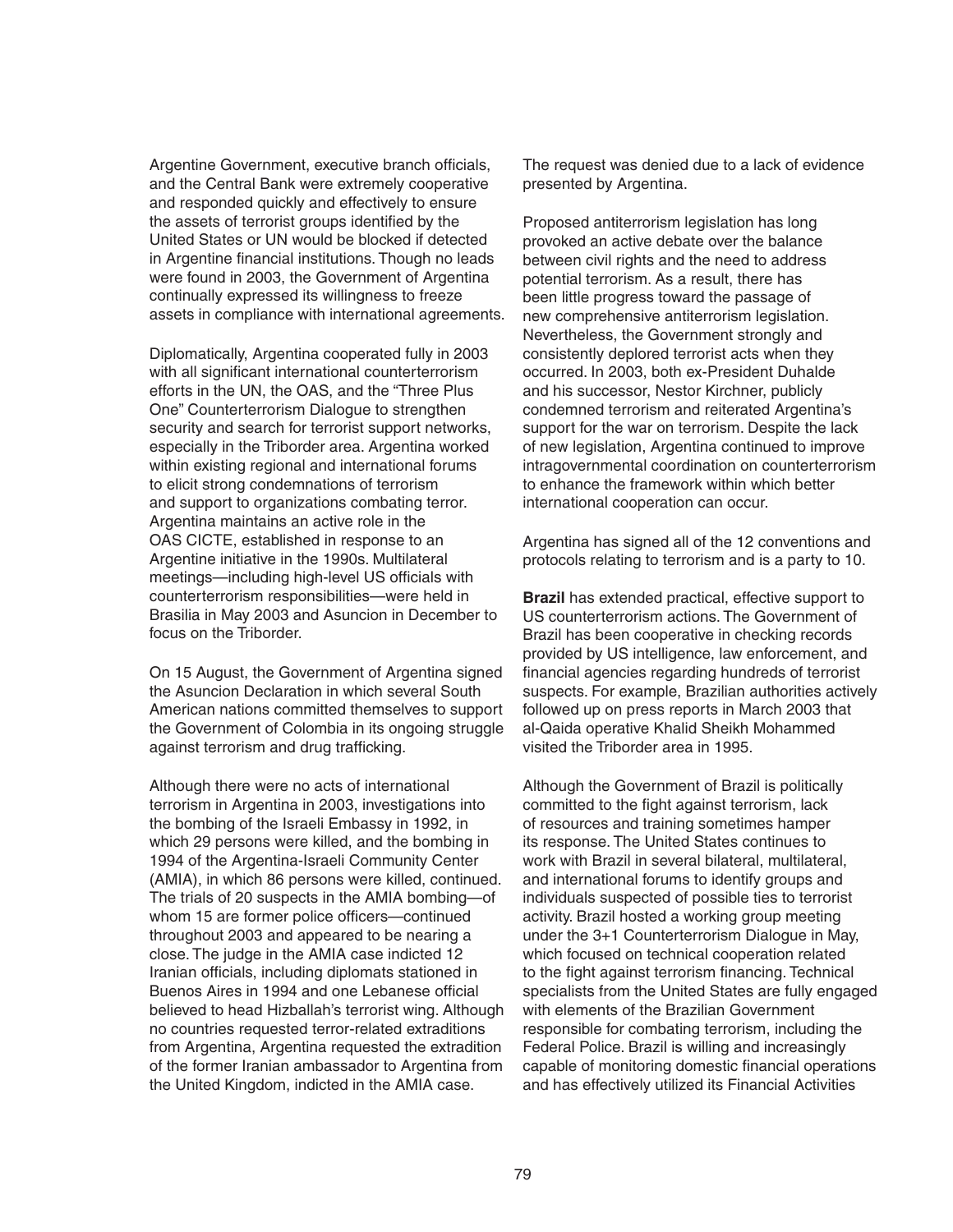Oversight Council (COAF). Bilateral assistance and training of the COAF began in 1998 and emphasized upgrades to its database in 2003.

Since taking office in January 2003, President Lula da Silva has vigorously condemned terrorism and called the attack on the UN building in Baghdad "the insanity of perpetrators of terrorism." In January, Brazil backed the CICTE with a financial contribution. In July 2003, Brazil approved legislation criminalizing the financing of terrorist activities. On 15 August, the Government of Brazil signed the Asuncion Declaration in which several South American nations committed themselves to support Colombia in its ongoing struggle against terrorism and drug trafficking.

In addition, the Brazilian Chamber of Deputies passed a bill on cybercrime—to prevent terrorist hack attacks—that awaits Senate consideration.

There are no significant impediments to the prosecution or extradition of suspected terrorists by Brazil. The Brazilian extradition law prohibits the extradition of Brazilian citizens but allows very measured and careful consideration for the extradition of naturalized citizens (for previous crimes and drug trafficking only) and foreigners (not for ideological or political crimes). In November 2003, Brazil extradited Assad Ahmad Barakat to Paraguay. Barakat was arrested in June 2002 by Brazilian authorities in Foz do Iguacu, Parana, in the TBA acting on a Paraguayan extradition request related to criminal charges. Barakat is a naturalized Paraguayan of Lebanese origin who lived in the TBA for approximately seven years and was known to have been involved in political and financial activities supporting Hizballah organizations.

In February 2003, Brazil declined a request from Colombia to designate the FARC as a terrorist organization. Brazil stated it did not maintain a formal list of terrorist groups but condemns specific terrorist actions taken by the FARC and other groups. Brazilian security forces continued to investigate possible links between domestic criminal groups—especially drug traffickers and those with no discernible political agenda—that sometimes employed terrorist tactics. In 2003, organized crime groups at times shut down Rio de Janeiro tourist and business areas and systematically attacked police stations in Sao Paulo to weaken Government resolve to combat them. At the end of 2003, Brazil had increased it readiness to confront domestic groups and reinforce against FARC incursions in northwestern Brazil. The Brazilian Army augmented its Special Forces capabilities—including counterterrorism—and began compiling data on global terrorist threats to enhance its ability to respond.

Brazil signed all of the 12 UN conventions on terrorism and is a party to nine.

**Paraguay** has aided the global Coalition against terrorism by ratifying a number of international treaties and conventions and actively supporting counterterrorism at the UN and the OAS. On 15 August, Paraguay signed the Asuncion Declaration in which several South American nations committed themselves to support the Government of Colombia in its ongoing struggle against terrorism and drug trafficking.

On 30 October, Congress ratified the CICTE. Paraguay is also strengthening its domestic legal framework to deal more effectively with terrorism and ancillary support activities. Paraguay hosted the successful third meeting of the 3+1 Counterterrorism Dialogue in December 2003.

Paraguay has determined that there is a domestic problem with fundraising that might support terrorist causes. It looks to assistance from other governments—including the United States—to help it fight the problem. The primary impediment to the prosecution of suspected terrorists is the absence of an antiterrorist law. Without such a law, the Government is forced to prosecute suspected terrorist fundraisers for tax evasion or illegal financial activities. Paraguay is drafting new legislation to strengthen its anti-money laundering regime, as well as a specific antiterrorism bill. Both bills are fully backed by the Duarte Administration and expected to go before Congress in 2004.

Despite the lack of specific antiterrorist statutes, Paraguay actively prosecuted known terrorist fundraisers. Two prominent Hizballah fundraisers, Sobhi Fayad and Ali Nizar Dahroug, were sentenced to lengthy prison terms in November 2002 and August 2003, respectively. Paraguay's antiterrorist police continued to provide excellent support for the arrest and prosecution of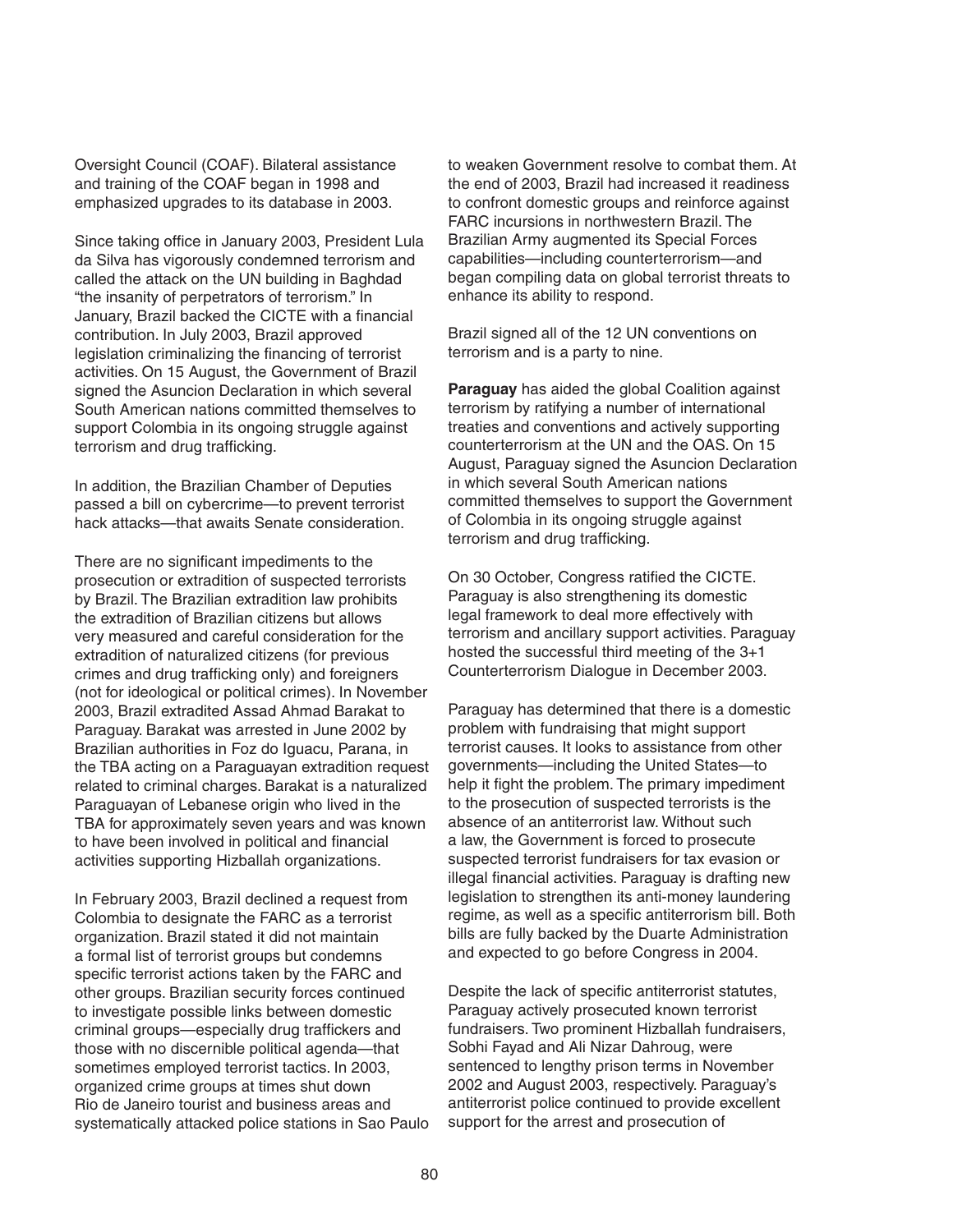terrorists. A major accomplishment in 2003 was the successful extradition request for Hizballah fundraiser Assad Ahmad Barakat from Brazil on charges of tax evasion. Additional charges of bank fraud are being considered but will require Brazil's acquiescence under the terms for extradition.

Paraguay is a party to six of the international conventions and protocols relating to terrorism and is a signatory to an additional five.

## **Uruguay**

The Government of Uruguay is supportive of international terrorist measures undertaken in a variety of international forums and cooperates fully with the United States. Uruguayan officials routinely condemned terrorism and specific terrorist acts. Although Uruguay is supportive of the global Coalition against terrorism, it lacks the resources to play a significant role. However, it does provide troops to international peacekeeping forces in Africa and the Middle East.

Uruguay is active in the OAS CICTE and has seconded personnel to its Executive Secretariat. Uruguay hosted the annual CICTE meeting in Montevideo in January 2004 and assumed the CICTE chairmanship through 2004. Uruguay is a member of a MERCOSUR permanent working group on terrorism along with Argentina, Brazil, Chile, Paraguay, and Bolivia. The group facilitates cooperation and information sharing among countries fighting terrorism and places special emphasis on the Triborder area and the Uruguay-Brazil border. Uruguay is, likewise, active in counterterrorism groups in the Rio Group and in the OAS.

On 15 August, the Government of Uruguay signed the Asuncion Declaration in which several South American nations committed themselves to support the Government of Colombia in its ongoing struggle against terrorism and drug trafficking.

In 2003, Uruguay ratified the International Conventions for Suppression of the Financing of Terrorism and the Physical Protection of Nuclear Material. The Government of Uruguay faces some challenges in fully implementing UN Security Council Resolutions 1373 and 1456, especially in curtailing terrorist financing activities. This might have more to do with the Government's uncertainty about its ability to effectively track money laundering and terrorist financing—in spite of the creation of a unit for financial analysis in the central bank.

Uruguayan law enforcement authorities assisted with international investigations of the movement and activities of suspected terrorists in 2003, but Uruguay was not directly involved in terrorist events. At present, there are no known terrorist operatives in Uruguay, and Uruguayan banking and law enforcement officials have discovered no terrorist assets in Uruguayan financial institutions. Banking and law enforcement agencies cooperated with US counterterrorism efforts by pledging to search for bank accounts, individuals, and groups with links to terrorism. Uruguay is assisting in the investigation of potential terrorist support emanating from the Triborder area and along Uruguay's northern frontier with Brazil.

Uruguay has no significant impediments to the prosecution or extradition of suspected terrorists. The judicial system is independent of external influences, but, as elsewhere, the judges' personal political leanings can influence the outcome of some cases.

In July 2003, Uruguay extradited Al Said Hassan Mokhles to Egypt. Egypt requested the extradition of the member of al-Gama'a al-Islamiyya, possible associate of al-Qaida, in 2002. Egyptian authorities tied Mokhles to a terrorist attack in Luxor, Egypt, that killed 58 foreign tourists in 1997. He was arrested in Uruguay on charges of document fraud in 1999 after attempting to enter the country with a false passport. Uruguayan authorities released him to Egypt under the conditions that he not be subjected to the death penalty, permanent imprisonment, or charged for document fraud (for which he already served four years).

Uruguay has signed and ratified all 12 UN terrorism conventions and protocols.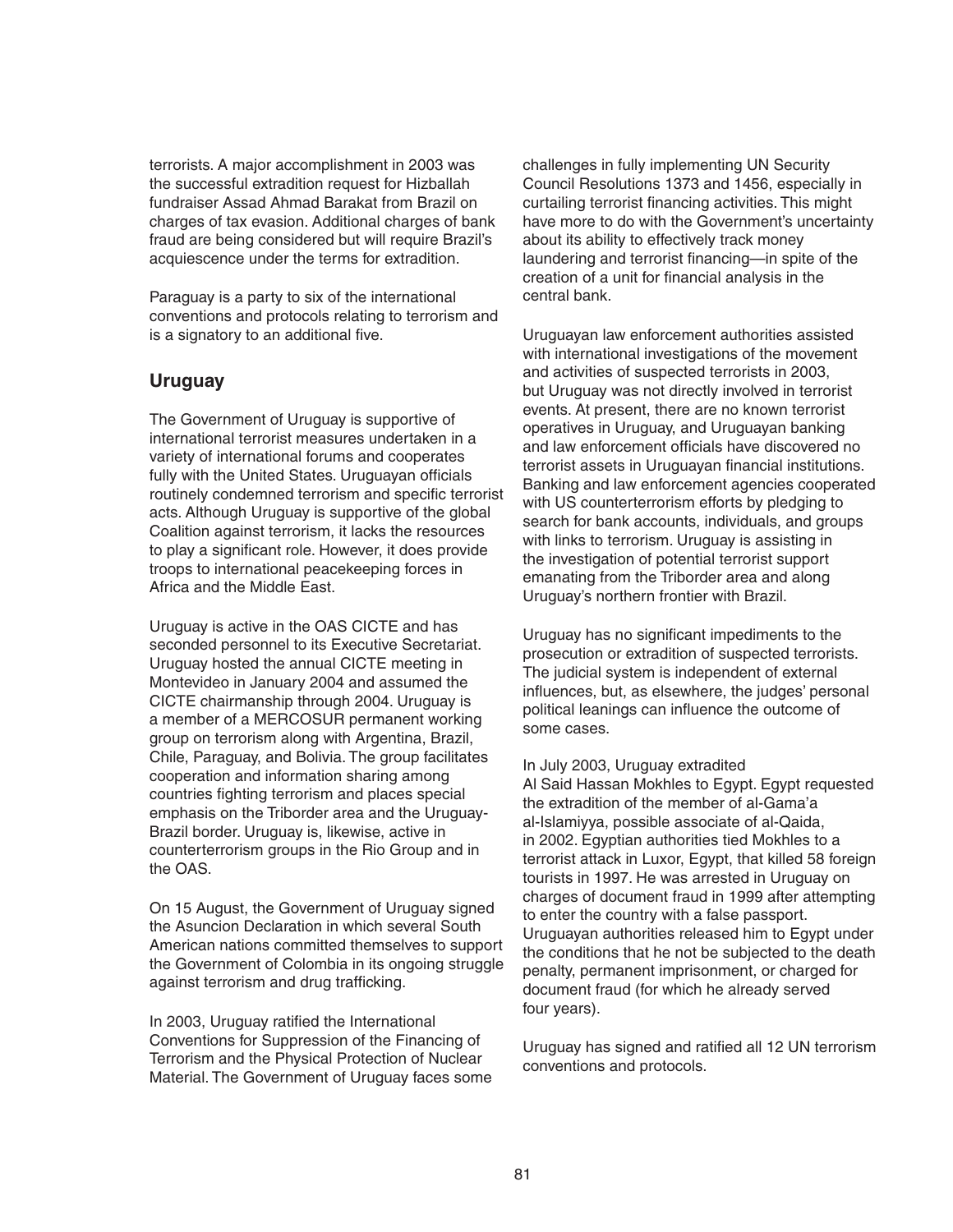## **Venezuela**

Venezuelan cooperation in the international campaign against terrorism was inconsistent in 2003. Public recriminations against US counterterrorism policies by President Chavez and his close supporters continued to overshadow and detract from the limited cooperation that exists between specialists and technicians of the two nations.

President Chavez's stated ideological affinity with the Revolutionary Armed Forces of Colombia (FARC) and the Colombian National Liberation Army (ELN) limits Venezuelan cooperation with Colombia in combating terrorism. Venezuela is unwilling or unable to systematically police the Venezuela-Colombia 1,400-mile border. The FARC and the ELN often use the area for cross-border incursions and regard Venezuelan territory near the border as a safehaven. In addition, weapons and ammunition—some from official Venezuelan stocks and facilities—continued flowing from Venezuelan suppliers into the hands of Colombian terrorist organizations. It is unclear to what extent the Government of Venezuela approves of or condones material support to Colombian terrorists and at what level. Efforts by Venezuelan security forces to control their sides of the border and to interdict arms flows to these groups are ineffective.

Current Venezuelan law does not specifically mention crimes of terrorism, although the UN Convention on Terrorist Bombings of 1997 and the UN Convention on Terrorism Financing of 1999 became law in Venezuela on 8 July 2003. An organized crime bill pending in the National Assembly would define terrorist activities, establish punishments, and facilitate the prosecution and asset forfeiture of terrorism financiers. Venezuela signed the OAS Inter-American Convention Against Terrorism in June 2002 and ratified it in January 2004.

Terrorist tactics were employed throughout 2003 by unidentified domestic groups attempting to influence the tenuous political situation, particularly in Caracas. A series of small bombs and threats throughout the year were variously blamed on supporters of President Chavez or the Government's political opponents.

Venezuela extradited one member of the terrorist organization Basque Fatherland and Liberty to Spain and arrested another. Unconfirmed press accounts continued to allege the presence of radical Islamic operatives in Venezuela especially on Margarita Island. In February 2003, a Venezuelan national managed to fly from Venezuela to London with a hand grenade in his checked luggage, but his intent remains unclear.

Venezuela is a party to six of the 12 international conventions and protocols relating to terrorism.

# **North America (Canada and Mexico)**

The Government of **Canada** remained steadfast in its condemnation of international and domestic terrorism and has been a helpful and strong supporter of the United States in the fight against international terror. Though there have been differences, overall antiterrorism cooperation with Canada remains excellent and serves as a model for bilateral cooperation. Day-to-day cooperation between US and Canadian law-enforcement agencies is close and continuous. Canadian Armed Forces participated in Operation Enduring Freedom in 2001, and Canada currently has some 1,900 soldiers in Afghanistan where they will lead the International Security Assistance Force in 2004. Canada has pledged \$230 million to reconstruction efforts; participated in a Justice Department–led international assessment of Iraq's police, prisons, and court sectors; and is currently involved in training the Iraqi police force.

Canada's 2001 Anti-Terrorism Act created measures to identify, deter, disable, prosecute, convict, and punish terrorist groups. It also provides investigative tools for Canadian law enforcement agencies while providing substantial safeguards to privacy and due process. As of November 2003, there were 34 organizations listed under the statute as entities engaging in terrorist activities. Although they are subject to prosecution under the Criminal Code of Canada, the law is untested since no prosecutions have taken place. Canada cooperates closely with the United States on investigations, and there is a heavy volume of extradition requests